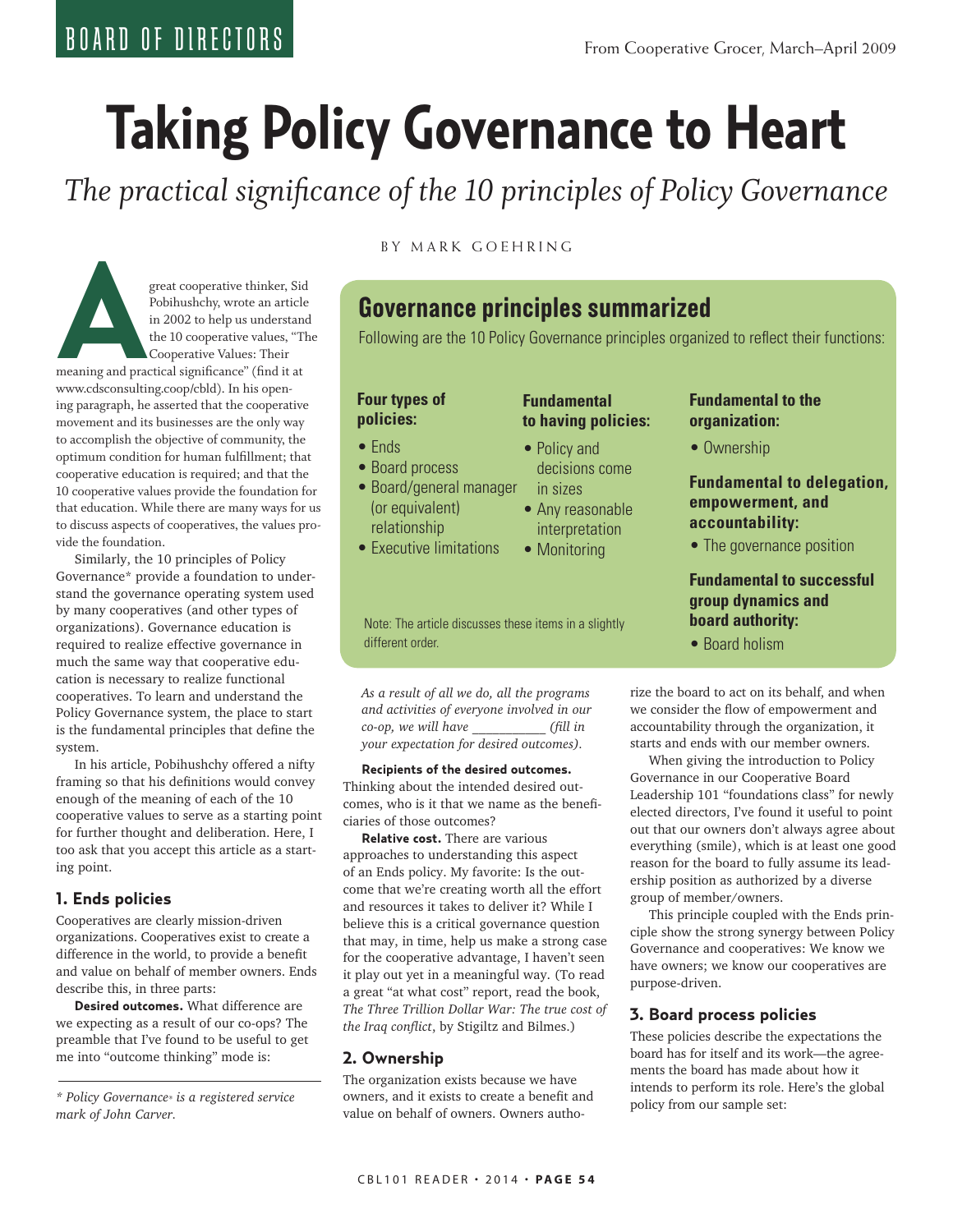*Acting on behalf of our owners, the board ensures that our cooperative produces benefit and value, while avoiding unacceptable actions and situations.*

It's typical to include subpolicies (see principle 8 "Policies come in sizes"). Here are the types of policies included in our sample set: governing style, the board's job, agenda planning, board meetings, officers' roles, directors' code of conduct, board committee principles and governance investment.

Note: the cooperative board leadership development team of the CDS Consulting Co-op has recently revised its set of policy samples. It was a major revision and, in our view, transformational. We encourage you to give them consideration. (www.cdsconsulting.coop/cbld)

#### **4. Board holism**

The board runs such a good process that each director fully supports board decisions even when a director doesn't agree with the decision. This is a powerful concept, a high bar for being in touch with group dynamics and the board's authority. This expectation is typically embedded in the director code of conduct policy, but my sense is that accomplishment of the expectation comes from a mature understanding of board policies and its process for deliberation and decision-making. Board holism does not mean that all directors are supposed to think the same; it does mean that all directors are expected to support all board decisions.

#### **5. Board/general manager (or equivalent) relationship policies**

These policies describe the relationship between the board and its delegate, the general manager (or equivalent). The concept of "sole point of delegation" is in play here and is described in these policies.

Here's the global policy from our sample set:

*The board's sole official connection to the operations of the cooperative will be through the general manager.*

Again, it's typical to include subpolicies. Here are the ones included in our sample set: unity of control, accountability of the general manager, delegation to the general manager and monitoring general manager performance.

#### **6. The governance position**

This principle represents the line that is drawn whenever delegation occurs. If the board says, "We authorize to do this work," then the person named has the responsibility for this work and no one else.

Here is a personal example I give in class where the relationship was blurred: When I was a child, my mom told me to clean my room and then cleaned my room for me. True, my room was always clean, but whose job was it? From my view at the time, it was easy for me to say that it was my mom's!

The board, being near the top of the accountability chain, gets to determine the governance position line in its policies. Once that's done, be clear in honoring the authority, delegation, and accountability reflected in the policies.

#### **7. Executive limitation policies**

In its Ends policies, the board described its expectations for organizational accomplishment. Limitation policies limit the authority of the general manager (or equivalent) as it goes about accomplishing the Ends. Don't confuse limitation policies with organizational accomplishment; limitation policies are not intended to explain why the co-op exists or how great it is!

Here's the global policy from our sample set:

*The general manager shall not cause or allow any practice, activity, decision, or organizational circumstance that is unlawful, imprudent, or in violation of commonly accepted business and professional ethics and practices, or in violation of the Cooperative Principles.*

Again, it is typical to include subpolicies. Here are the ones included in our sample set: financial conditions and activities, business planning and financial budgeting, asset protection, membership equity and benefits, treatment of consumers, staff treatment and compensation, communication and support to the board, board logistical support, and emergency general manager succession.

The board is accountable for ALL the countless actions, decisions and organizational circumstances of the cooperative. This principle provides a powerful method for the board to provide values-based boundaries and limits of authority to the general manager.

Do not think of limitation policies as a way to tell the general manager what to do, just using negative language. Rather, think of them as saying, in advance, what's not OK. "It's not OK if \_\_\_\_\_\_\_\_."

In a recent session, a director offered up this example of use of limitation policies: Just tell the child, "It's not OK to throw the blocks." It's easier and more effective than providing directives if the goal is for the child to have fun with the blocks.

We are quite pleased with our new sample

limitation policies and encourage boards using or considering using Policy Governance to check them out.

#### **8. Board decisions (policies) come in sizes**

The board's decisions, written down as policies, are organized using a "broad to specific" concept. This principle is often illustrated using a nested bowls concept: largest bowl controls all the bowls nested inside that bowl. The "global" policy for each type of policy is the broadest expectation.

The starting point for understanding the board's expectations, leadership, and control is always the global policy in one of the four policy areas of Ends, board process, board/ general manager relationship, and executive limitations. An easy way to practice this is by asking: What have we already said about this?Then go to the global policy, and step down to the specific policy under consideration.

How does a board know when to stop writing policies (that it has been specific enough)? The answer to this comes when coupling the "broad to specific" concept to the "any reasonable interpretation" principle, below.

#### **9. Any reasonable interpretation**

The board agrees that it is willing to accept any reasonable interpretation of its policies.

As a result, those granted authority by board policy (the general manager and board chair, for example) may assume their responsibilities knowing that all related actions, decisions, and circumstances will be judged based on reasonableness.

In the abstract, "reasonable interpretation" may seem vague. Here are the two ways it typically comes into play for the board:

**Policy setting:** When a board is stepping down from the broadest policy level to a more specific one, with each step it asks, "Are we willing to accept any reasonable interpretation of this expectation?" Taking this process seriously will result in the board having only the policies it really needs to do its job. (Note: using the "broad to specific" concept is critically important to realizing this objective.)

**Monitoring:** When a board is judging a monitoring report supplied by the general manager (Ends and limitation policies) or from the board chair or a board member (board process and board/general manager relationship), acceptance begins with the question: "Are we able to accept the interpretation(s) of policy as being reasonable?" Thane Joyal's article on "reasonable" did a great job framing the notion